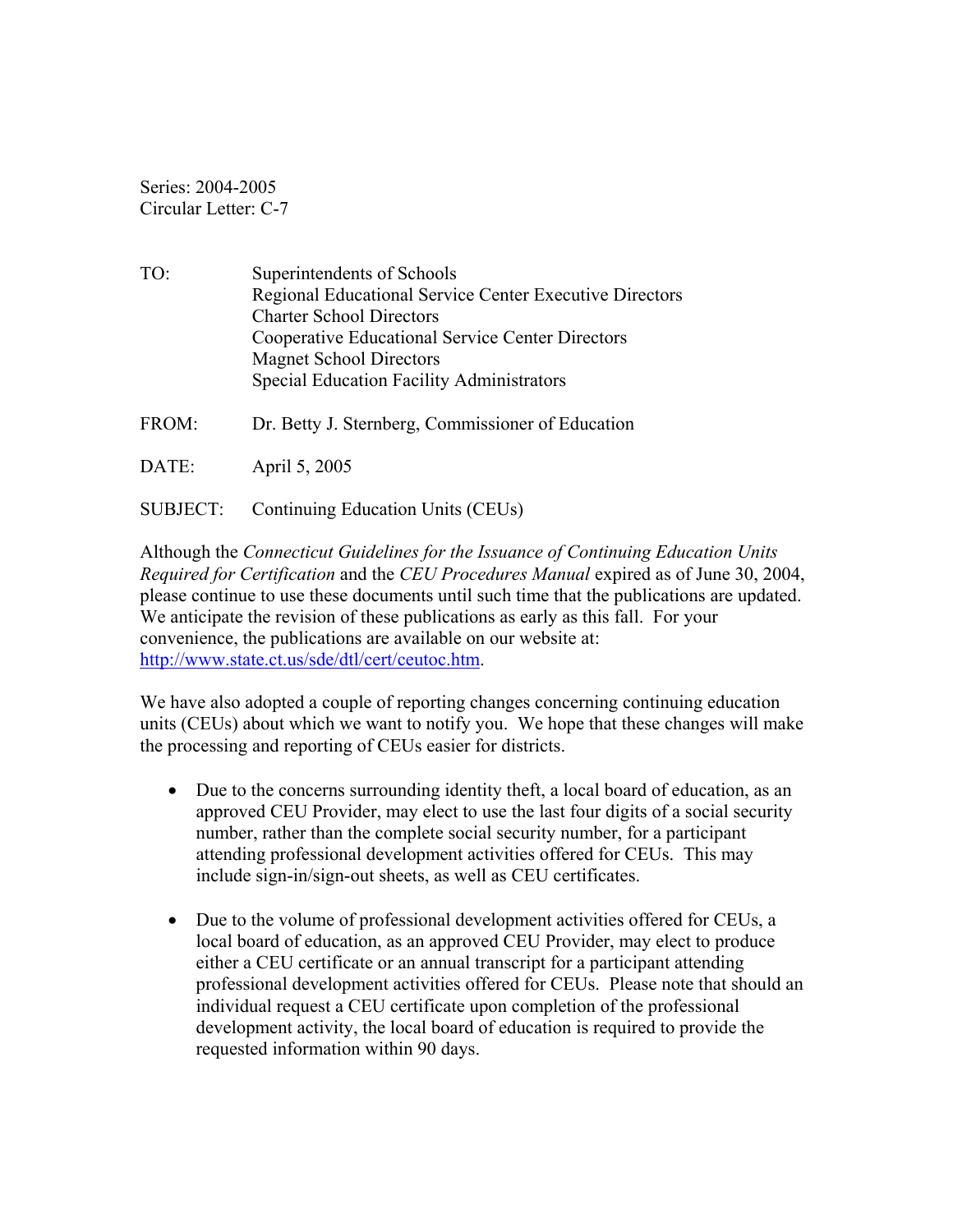Also, please complete the enclosed CEU Coordinator Appointment Form to designate your district's CEU Coordinator. Please return this form to Patricia Wilson, State CEU Coordinator, at the address printed on the form no later than June 30, 2005. Your cooperation in helping us maintain an updated listing of CEU Coordinators is appreciated.

Please take the time to review this material with your CEU District Coordinator and any affected staff. If you have any questions, please contact Nancy L. Pugliese, J.D., Chief, Bureau of Educator Preparation, Certification, Support and Assessment, at (860) 713 6709 or by e-mail at [nancy.pugliese@po.state.ct.us.](mailto:nancy.pugliese@po.state.ct.us)

BJS:npw Attachment